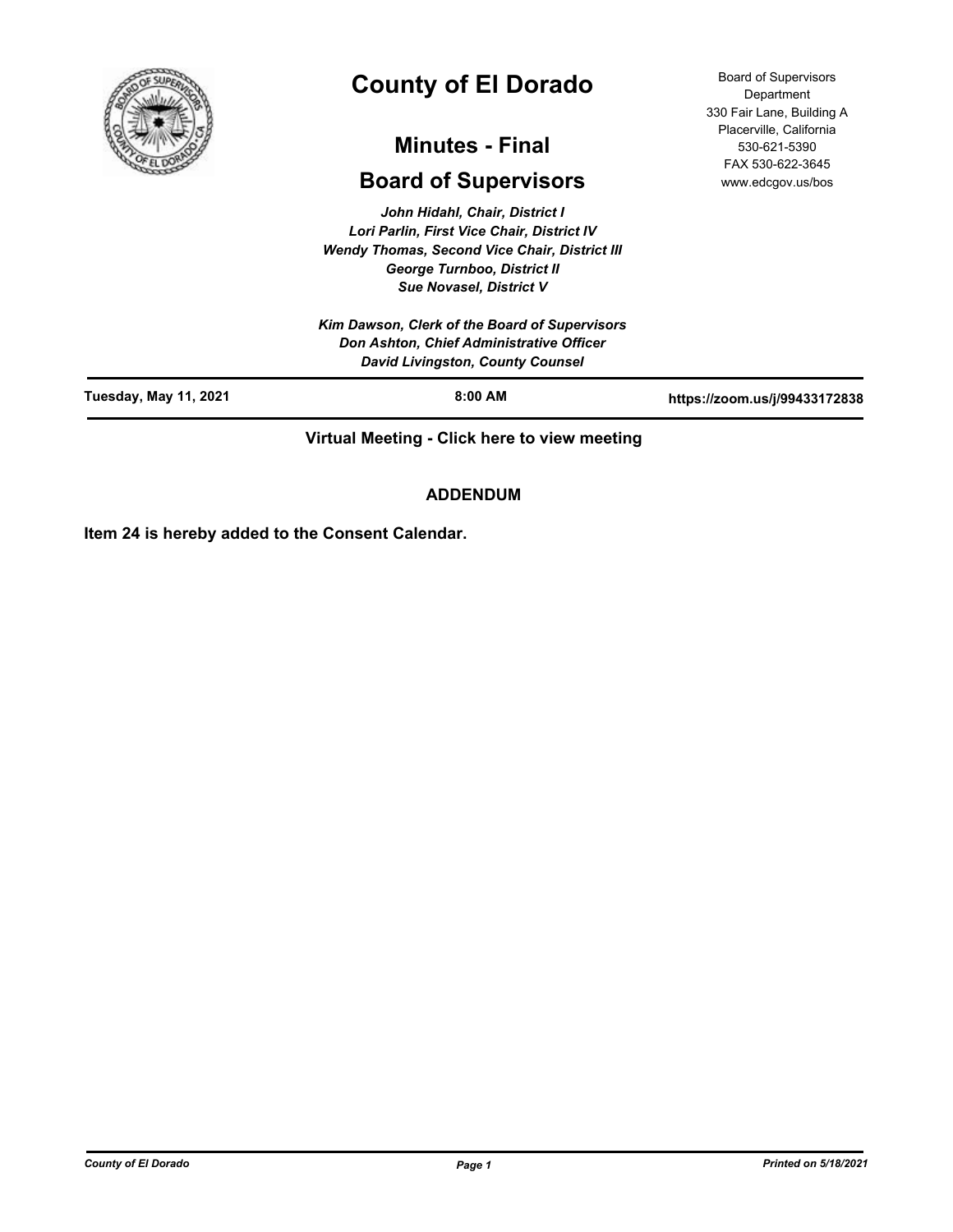**PUBLIC PARTICIPATION INSTRUCTIONS: To comply with physical distancing requirements and the stay at home order from the Governor, the Board Chambers will be closed to members of the public and all public participation will be handled remotely. The public should call into 530-621-7603 or 530-621-7610. The Meeting ID is 994 3317 2838. Please note you will not be able to join the live stream until the posted meeting start time.**

**To observe the live stream of the Board of Supervisors meeting go to https://zoom.us/j/99433172838.**

**To observe the Board of Supervisors meetings via YouTube, click https://www.youtube.com/channel/UCUMjDk3NUltZJrpw2CL7Zkg.**

**If you are joining the meeting via zoom and wish to make a comment on an item, press the "raise a hand" button. If you are joining the meeting by phone, press \*9 to indicate a desire to make a comment. Speakers will be limited to 3 minutes.**

**By participating in this meeting, you acknowledge that you are being recorded. If you choose not to observe the Board of Supervisors meeting but wish to make a comment on a specific agenda item, please submit your comment via email by 4:00 p.m. on the Monday prior to the Board meeting. Please submit your comment to the Clerk of the Board at edc.cob@edcgov.us. Your comment will be placed into the record and forwarded to the Board of Supervisors.**

**The Clerk of the Board is here to assist you, please call 530-621-5390 if you need any assistance with the above directions to access the meeting or if you would like to participate in the meeting from a conference room at the Government Center in Bldg. A**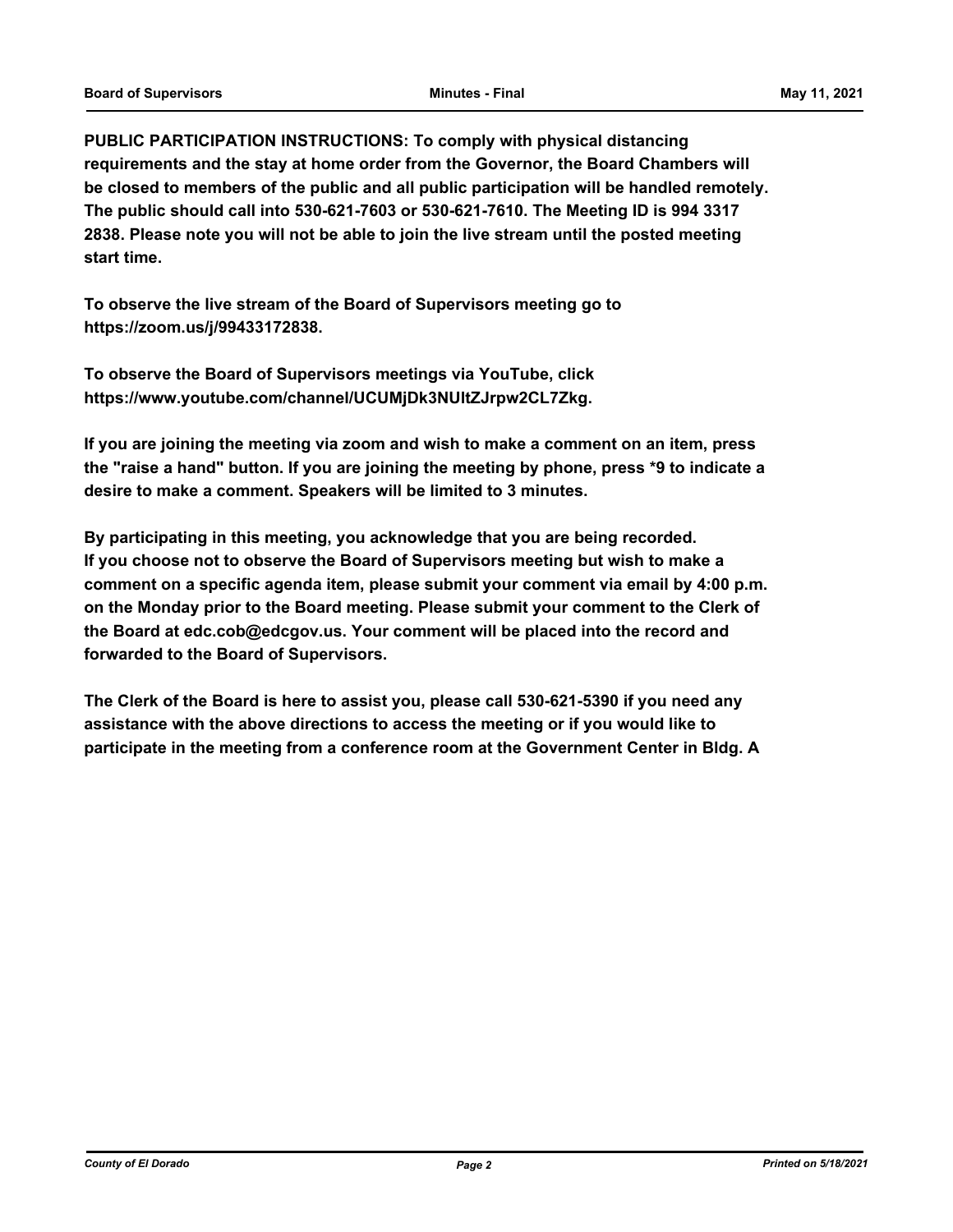## **Vision Statement**

## **Safe, healthy and vibrant communities, respecting our natural resources and historical heritage**

#### **This institution is an equal opportunity provider and employer.**

Live Web Streaming and archiving of most Board of Supervisors meeting videos, all meeting agendas, supplemental materials and meeting minutes are available on the internet at: http://eldorado.legistar.com/Calendar.aspx

The County of El Dorado is committed to ensuring that persons with disabilities are provided the resources to participate in its public meetings. Please contact the office of the Clerk of the Board if you require accommodation at 530-621-5390 or via email, edc.cob@edcgov.us, preferably no less than 24 hours in advance of the meeting.

The Board of Supervisors is concerned that written information submitted to the Board the day of the Board meeting may not receive the attention it deserves. The Board Clerk cannot guarantee that any FAX, email, or mail received the day of the meeting will be delivered to the Board prior to action on the subject matter.

The Board meets simultaneously as the Board of Supervisors and the Board of Directors of the Air Quality Management District, In-Home Supportive Services, Public Housing Authority, Redevelopment Agency and other Special Districts.

For Purposes of the Brown Act § 54954.2 (a), the numbered items on this Agenda give a brief description of each item of business to be transacted or discussed. Recommendations of the staff, as shown, do not prevent the Board from taking other action.

Materials related to an item on this Agenda submitted to the Board of Supervisors after distribution of the agenda packet are available for inspection during normal business hours in the public viewing packet located in Building A, 330 Fair Lane, Placerville or in the Board Clerk's Office located at the same address. Such documents are also available on the Board of Supervisors' Meeting Agenda webpage subject to staff's ability to post the documents before the meeting.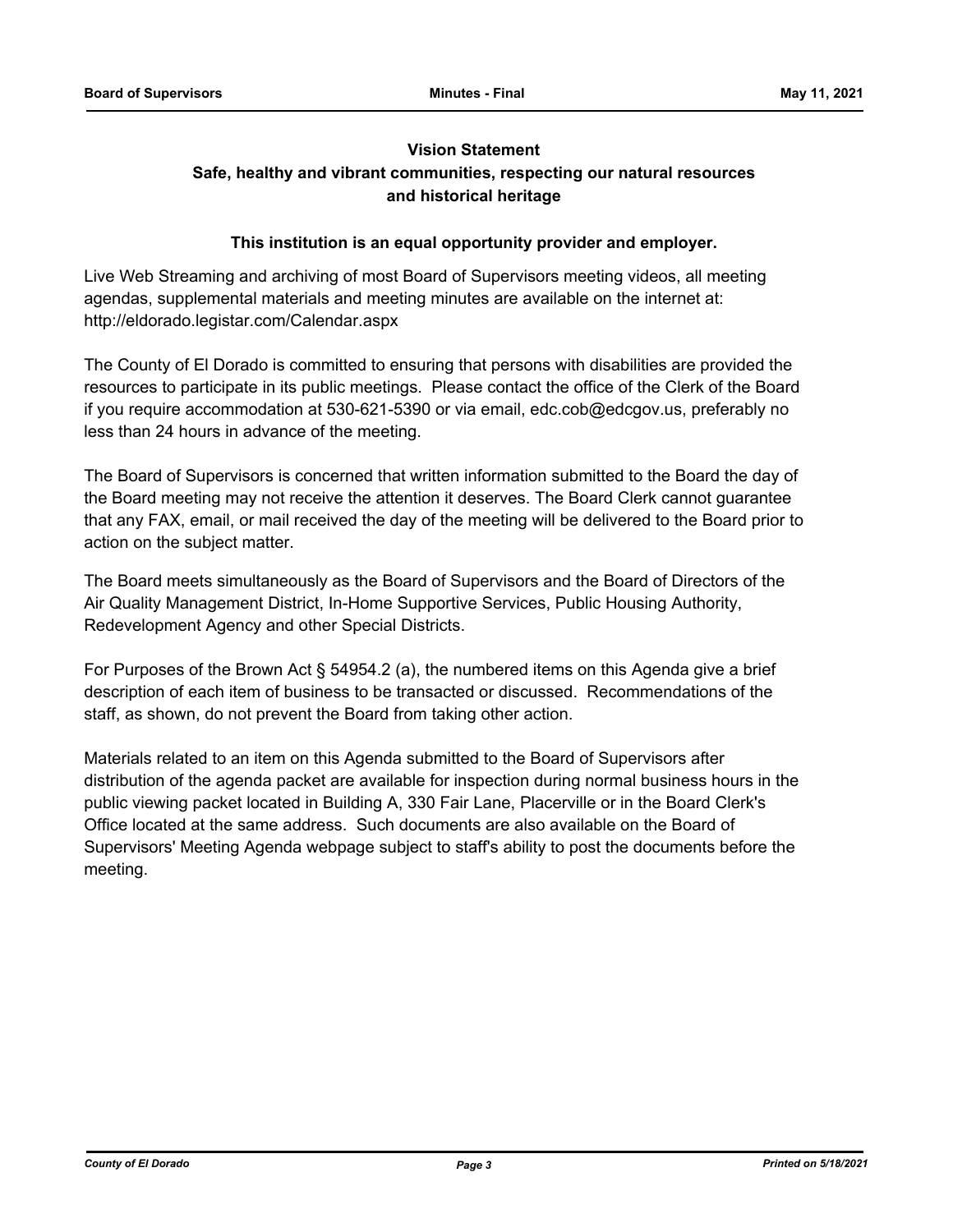#### **PROTOCOLS FOR PUBLIC COMMENT**

Public comment will be received at designated periods as called by the Board Chair.

Public comment on items scheduled for Closed Session will be received before the Board recesses to Closed Session.

Except with the consent of the Board, individuals shall be allowed to speak to an item only once.

On December 5, 2017, the Board adopted the following protocol relative to public comment periods. The Board adopted minor revisions to the protocol on February 26, 2019, incorporated herein:

Time for public input will be provided at every Board of Supervisors meeting. Individuals will have three minutes to address the Board. During noticed public hearings, individuals authorized by organizations to speak to organizational positions may request additional time, up to five minutes.

Public comment on certain agenda items designated and approved by the Board may be treated differently within specific time limits per speaker or a limit on the total amount of time designated for public comment. It is the intent of the Board that quasi-jurisdictional matters have additional flexibility depending on the nature of the issue. It is the practice of the Board to allocate 20 minutes for public comment during Open Forum and for each agenda item to be discussed.

Individual Board members may ask clarifying questions but will not engage in substantive dialogue with persons providing input to the Board.

If a person providing input to the Board creates a disruption by refusing to follow Board guidelines, the Chair of the Board may take the following actions:

Step 1. Request the person adhere to Board guidelines. If the person refuses, the Chair may turn off the speaker's microphone.

Step 2. If the disruption continues, the Chair may order a recess of the Board meeting.

Step 3. If the disruption continues, the Chair may order the removal of the person from the Board meeting.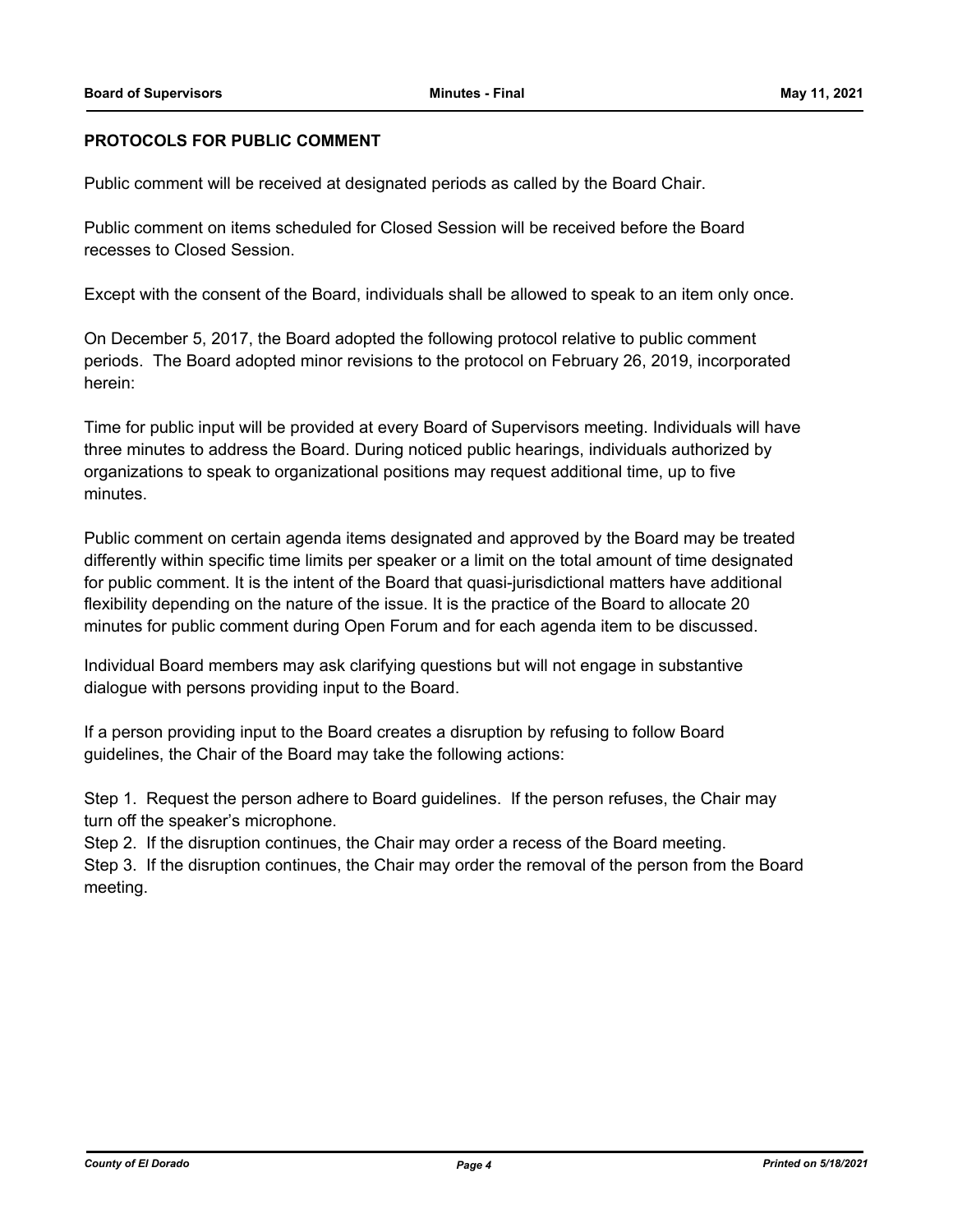#### **8:00 A.M. - CALLED TO ORDER AND RECESSED TO CLOSED SESSION**

Present: 5- Supervisor Novasel, Supervisor Hidahl, Supervisor Parlin, Supervisor Thomas and Supervisor Turnboo

#### **9:03 A.M. - RECONVENED TO OPEN SESSION AND CLOSED SESSION REPORTS**

Present: 5 - Supervisor Novasel, Supervisor Hidahl, Supervisor Parlin, Supervisor Thomas and Supervisor Turnboo

#### **INVOCATION AND PLEDGE OF ALLEGIANCE TO THE FLAG**

**Chaplain Betsy Vanderpool of the Sierra Chaplaincy gave the Invocation.**

**Supervisor Turnboo led the Pledge of Allegiance to the Flag.**

#### **ADOPTION OF THE AGENDA AND APPROVAL OF CONSENT CALENDAR**

*Public Comment: J. Gainsbourgh*

**A motion was made by Supervisor Thomas, seconded by Supervisor Parlin to Adopt the Agenda and Approve the Consent Calendar with no changes.**

#### **Supervisor Thomas thanked the Board and Facilities for their support and assistance with item 24.**

**Yes:** 5 - Novasel, Hidahl, Parlin, Thomas and Turnboo

The Board may make any necessary additions, deletions or corrections to the agenda including moving items to or from the Consent Calendar and adopt the agenda and the Consent Calendar with one single vote. A Board member may request an item be removed from the Consent Calendar for discussion and separate Board action. At the appropriate time as called by the Board Chair, members of the public may make a comment on matters on the Consent Calendar prior to Board action.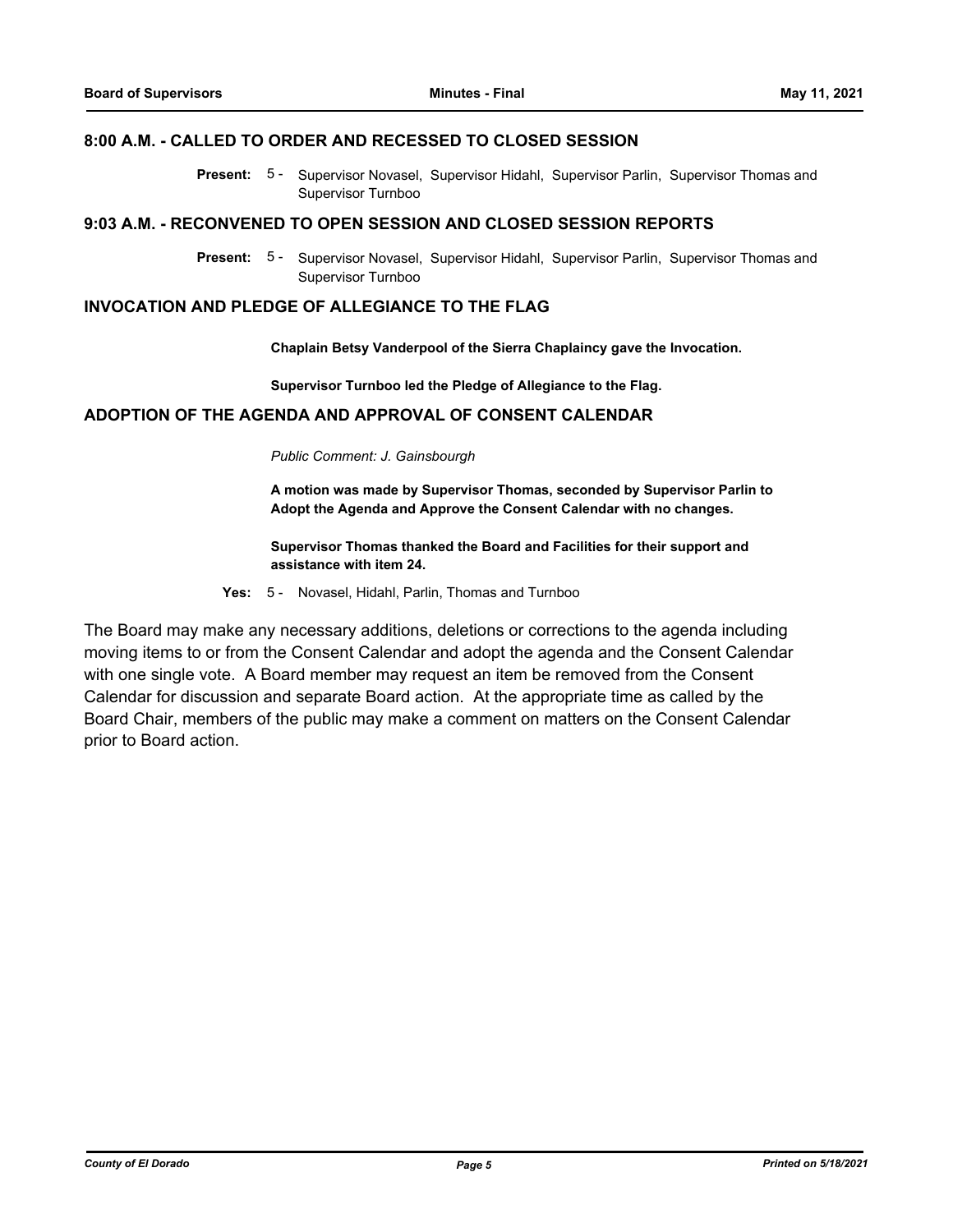#### **CONSENT CALENDAR**

**1.** [21-0750](http://eldorado.legistar.com/gateway.aspx?m=l&id=/matter.aspx?key=29645) Clerk of the Board recommending the Board Approve the Minutes from the Special Meeting on April 27, 2021 and the regular meeting on May 4, 2021.

**This matter was Approved on the Consent Calendar.**

#### **GENERAL GOVERNMENT - CONSENT ITEMS**

**2.** [21-0715](http://eldorado.legistar.com/gateway.aspx?m=l&id=/matter.aspx?key=29611) Chief Administrative Office recommending the Board appoint Jeffrey Warren as Interim Director of Environmental Management, effective May 22, 2021, at Step 1 of the salary range (\$68.45/hour).

> **FUNDING:** Non-General Fund/Environmental Health Permit Fees and County Service Area 10 Assessments.

**This matter was Approved on the Consent Calendar.**

**3.** [21-0625](http://eldorado.legistar.com/gateway.aspx?m=l&id=/matter.aspx?key=29521) Chief Administrative Office, Procurement and Contracts, recommending the Board approve the following:

> 1) Waive formal bid requirements in accordance with County Purchasing Ordinance 3.12.160, exemptions from competitive process, Section D; 2) Authorize the Purchasing Agent to utilize the State of California's Participating Addendum 7-17-70-41-03, Amendment 6 for the acquisition of Mailroom Equipment, Supplies and Maintenance;

> 3) Authorize the Purchasing Agent to issue purchase order contract 5647 with Pitney Bowes in the amount of \$48,000 (\$755.18 per month plus applicable sales tax and supplies) for a sixty-month term following Board approval; and

3) Authorize the Purchasing Agent to increase the purchase order contract on an "as needed" basis during the awarded period as long as funding is available within the requesting department's budget.

**FUNDING:** Various - Costs applied to all County departments based on usage.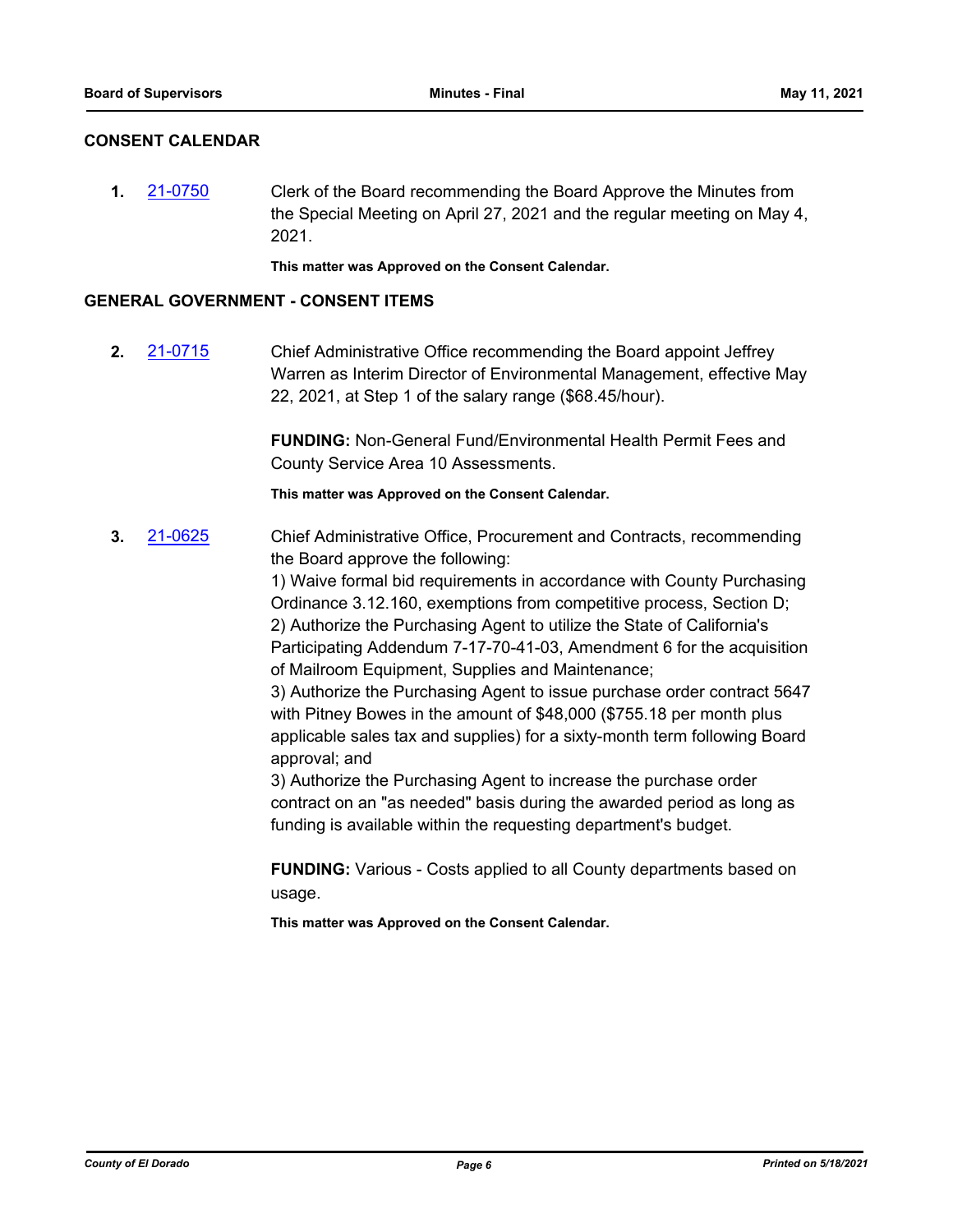| 4. | 21-0745 | Supervisor Hidahl recommending the Board:                                 |
|----|---------|---------------------------------------------------------------------------|
|    |         | 1) Find that a public benefit is derived from supporting 501(c) (3)       |
|    |         | 83-1009784 Walk With Austin, in conjunction with the El Dorado Hills      |
|    |         | Community Services District, in their efforts to build an inclusive       |
|    |         | playground in El Dorado County at the new park at Bass Lake in El         |
|    |         | Dorado Hills; and                                                         |
|    |         | 2) Approve and authorize the Chief Administration Officer to sign a       |
|    |         | funding agreement, consistent with the county's standard form and upon    |
|    |         | the approval of County Counsel, with Walk With Austin authorizing         |
|    |         | payment of the \$5,000 community funding contribution in support of these |
|    |         | efforts                                                                   |

**FUNDING:** Community Funding.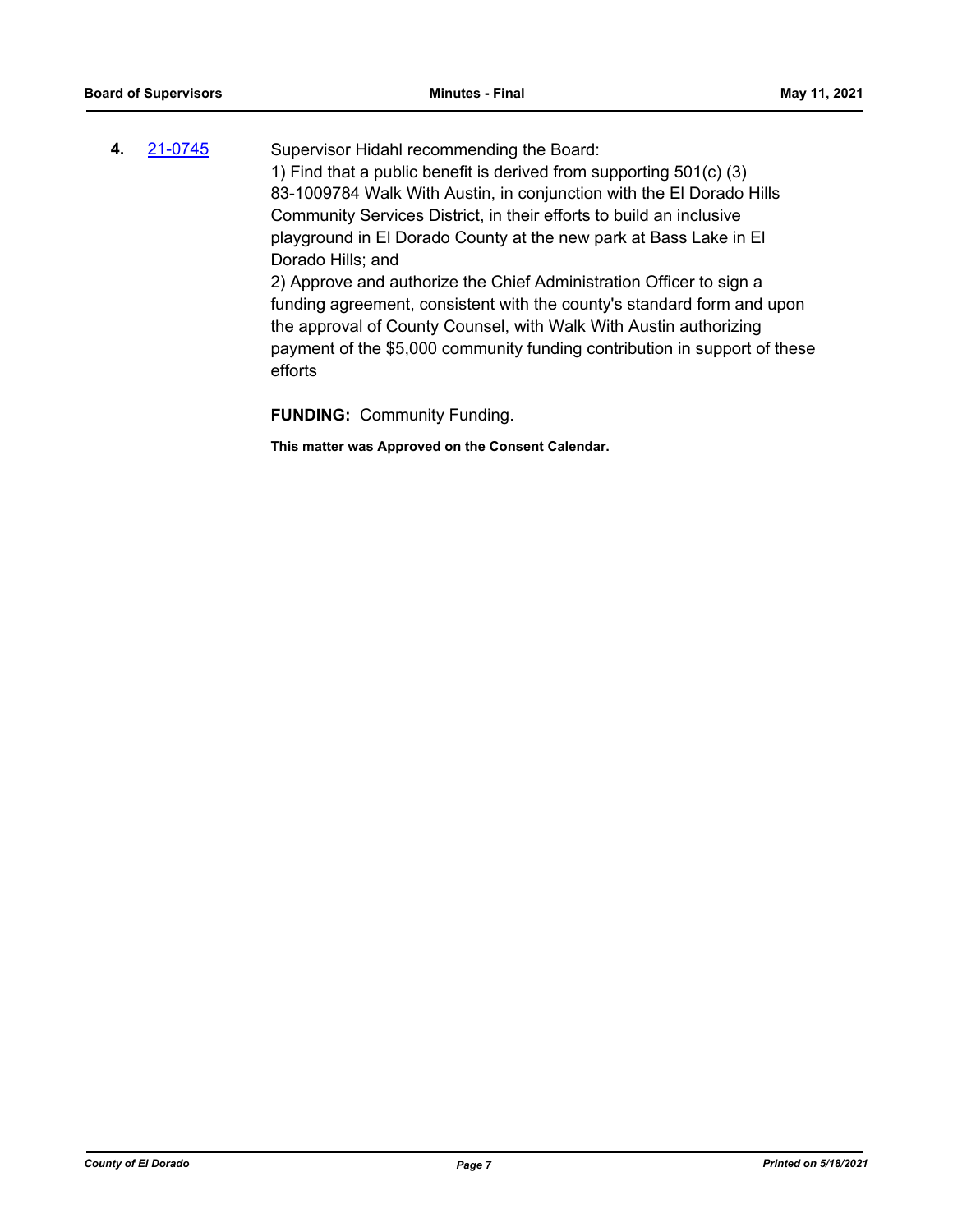#### **HEALTH AND HUMAN SERVICES - CONSENT ITEMS**

**5.** [21-0669](http://eldorado.legistar.com/gateway.aspx?m=l&id=/matter.aspx?key=29565) Health and Human Services Agency recommending the Board: 1) Adopt and authorize the Chair to sign Resolution **044-2021** delegating authority to the Health and Human Services Agency Director to accept and execute ongoing Revenue Agreements from granting agencies and any amendments there to, contingent upon approval by County Counsel and Risk Management, that are required to fund ongoing HHSA programs per Attachment A to the Resolution and are included in the proposed Fiscal Year 2021-22 Budget; and

2) Approve and authorize the Health and Human Services Agency Director or Agency Chief Fiscal Officer to execute any required fiscal and programmatic reports for said funding agreements and allocations.

**FUNDING:** Federal, State, and Local Funding.

**This matter was Approved and Resolution 044-2021 was Adopted upon Approval of the Consent Calendar.**

**6.** [21-0597](http://eldorado.legistar.com/gateway.aspx?m=l&id=/matter.aspx?key=29493) Health and Human Services Agency recommending the Board: 1) Approve and authorize the Chair to sign Amendment 2 to Agreement 4282 with the California Mental Health Services Authority Joint Powers Authority (CalMHSA) to extend the termination date to June 30, 2022, thereby continuing authorization for CalMHSA to negotiate and contract with the California Department of State Hospitals for State hospital beds on behalf of the County;

2) Authorize the Director of Health and Human Services, or designee, to execute any other required documents relating to Agreement 4282, including future amendments that do not increase the Not-to-Exceed amount, contingent upon approval by County Counsel and Risk Management; and

3) Make findings in accordance with County Ordinance 3.13.030 (B) that the County has neither the facilities nor specialty skills required to provide acute inpatient mental health treatment; therefore, it is feasible to contract with CalMHSA for this State hospital bed participation agreement.

**FUNDING:** Participation is funded by MHSA, Medi-Cal, and Realignment.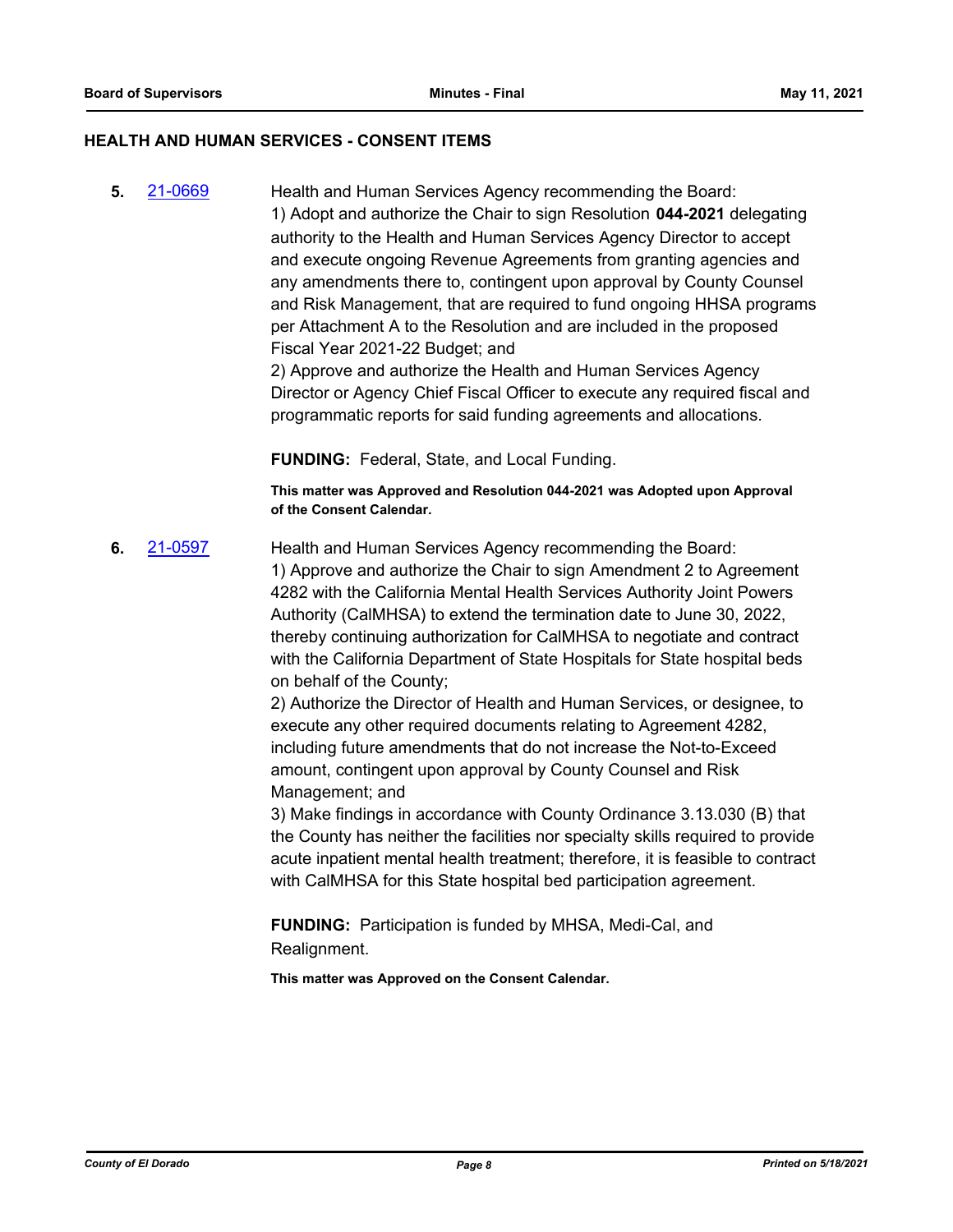#### **LAND USE AND DEVELOPMENT - CONSENT ITEMS**

**7.** [21-0623](http://eldorado.legistar.com/gateway.aspx?m=l&id=/matter.aspx?key=29519) El Dorado County Air Quality Management District (AQMD) recommending the Board, acting as the AQMD Board of Directors, approve and authorize the Air Pollution Control Officer to sign Agreement 5648 (MOU 2021-00000024), a three-year agreement with the Sacramento Metropolitan Air Quality Management District to support the regional Spare The Air campaign, for a total not-to-exceed amount of \$15,683.22.

**FUNDING:** Motor Vehicle Registration Fees.

**This matter was Approved on the Consent Calendar.**

**8.** [21-0655](http://eldorado.legistar.com/gateway.aspx?m=l&id=/matter.aspx?key=29551) Department of Transportation recommending the Board consider the following pertaining to the Road Safety Improvements at Various Locations, Capital Improvement Program project number 72195/36105060, Contract 5415, with an estimated construction phase total cost of \$1,482,300:

1) Approve and adopt the Plans and Contract Documents and authorize the Chair to sign the Plans; and

2) Authorize advertisement for construction bids.

**FUNDING:** Highway Safety Improvement Program (100%). (Federal Funds)

**This matter was Approved on the Consent Calendar.**

**9.** [21-0629](http://eldorado.legistar.com/gateway.aspx?m=l&id=/matter.aspx?key=29525) Department of Transportation recommending the Board approve the attached budget transfer to establish appropriations in a new special revenue fund for developer-funded Silver Springs Right-of-Way costs in FY 2020-21. (4/5 vote required)

**FUNDING:** Developer Funded.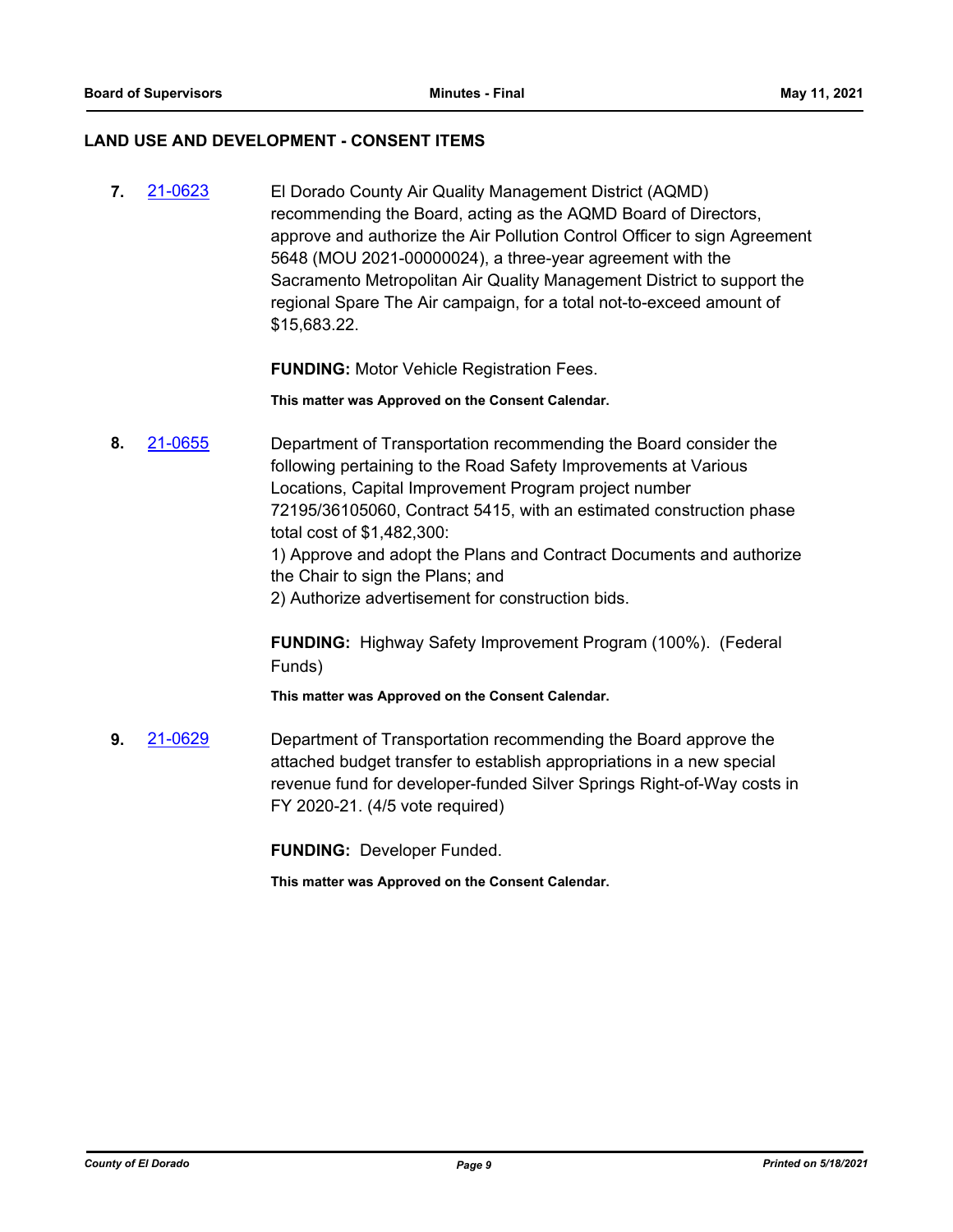**10.** [21-0322](http://eldorado.legistar.com/gateway.aspx?m=l&id=/matter.aspx?key=29218) Department of Transportation recommending the Board approve and authorize the Chair to sign the following On-Call Road Maintenance Service Agreements for various County Service Area Road Zones of Benefit, each with a not-to-exceed amount of \$500,000, effective upon execution and expiring three years thereafter:

> 1) Agreement for Road Maintenance Services with Doug Veerkamp General Engineering, Inc. to provide on-call asphalt patching, seal coating, chip sealing, sanding, crack sealing, slurry sealing, culvert clearing and sweeping;

2) Agreement for Road Maintenance Services with Pavement Coatings Co. to provide on-call asphalt patching, seal coating, chip sealing, sanding, crack sealing, slurry sealing, culvert clearing and sweeping; 3) Agreement for Road Maintenance Services with Joe Vicini, Inc. to provide on-call asphalt patching, seal coating, crack sealing, slurry seal, and culvert clearing;

4) Agreement for Road Maintenance Services with Richard Macauley, doing business as Macauley Construction to provide on-call asphalt patching, seal coating, chip and crack sealing, culvert clearing, and sweeping; and

5) Authorize the Purchasing Agent, or designee, to execute any amendments to each of the above Agreements that may become necessary during the terms of the Agreements, with no increase to the maximum dollar amounts or terms of the Agreements.

**FUNDING:** County Service Area 2 and 9 Road Zone of Benefit assessments and special taxes.

**This matter was Approved on the Consent Calendar.**

**11.** [21-0644](http://eldorado.legistar.com/gateway.aspx?m=l&id=/matter.aspx?key=29540) Planning and Building Department, Planning Division, submitting for approval of Final Map (TM-F20-0004) for Granite Springs Estates, creating a total of nine residential lots, on property identified by Assessor's Parcel Number 087-310-064 located on the north side of Brandon Road east of the intersection with South Shingle Road, in the Latrobe area; and staff recommending the Board of Supervisors approve Final Map TM-F20-0004 for Granite Springs Estates (Exhibit D) (Supervisorial District 2).

**FUNDING:** Developer Funded Subdivision Improvements.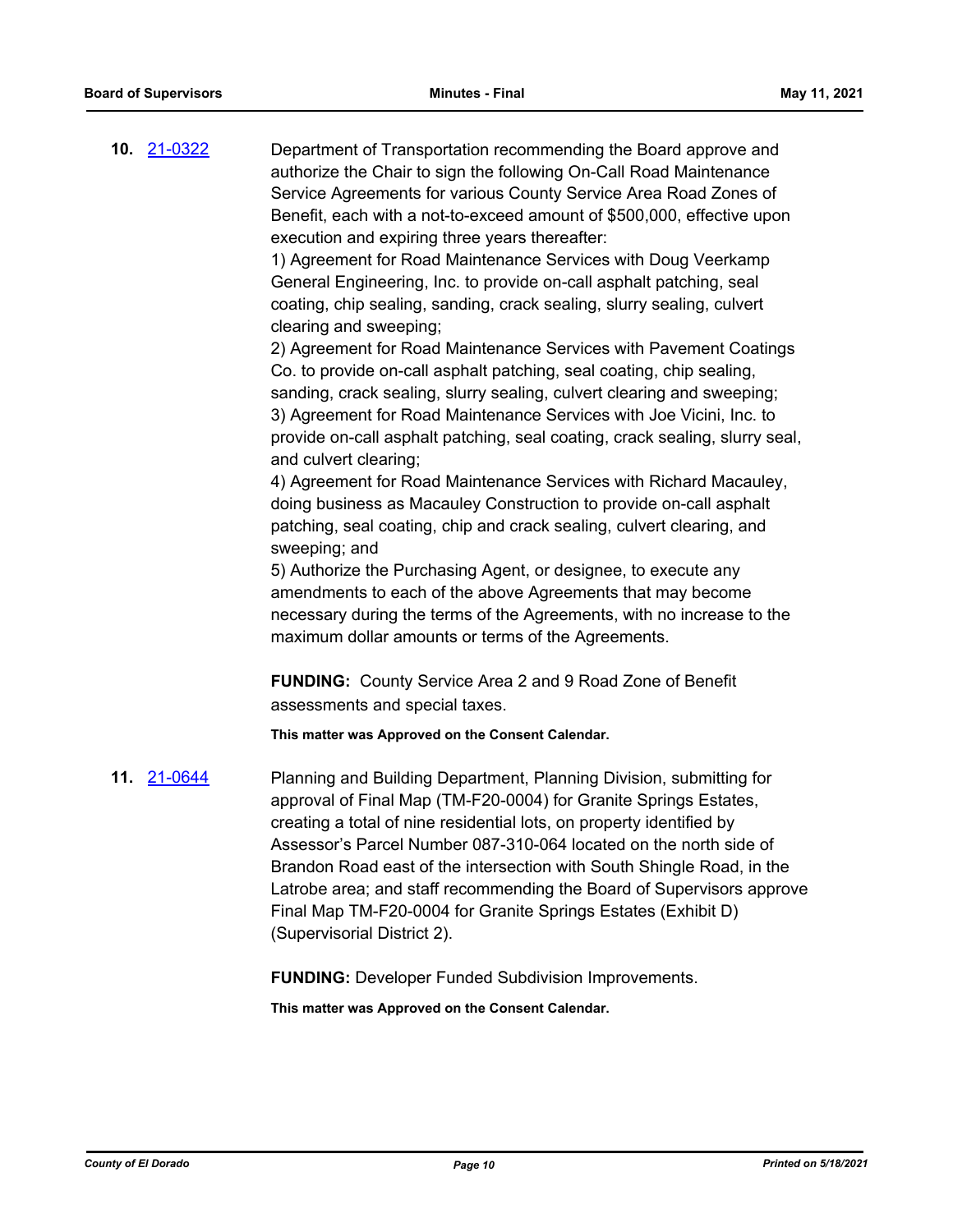**12.** [21-0647](http://eldorado.legistar.com/gateway.aspx?m=l&id=/matter.aspx?key=29543) Planning and Building Department, Planning Division, submitting for approval of Final Map (TM-F19-0002) for Bell Woods, creating a total of 54 residential lots and four open space lots, on property identified as Assessor's Parcel Number 119-020-050, located on the west side of Knollwood Drive, approximately 200 feet east of the intersection with Hollow Oak Drive, in the Cameron Park area, and staff recommending the Board of Supervisors: 1) Approve Final Map TM-F19-0002 for Bell Woods (Attachment E, Exhibit C); and 2) Approve and authorize the Chair to sign the Agreement to Make Subdivision Improvements (Attachment B).

(Supervisorial District 2)

**FUNDING:** Developer-Funded Subdivision Improvements.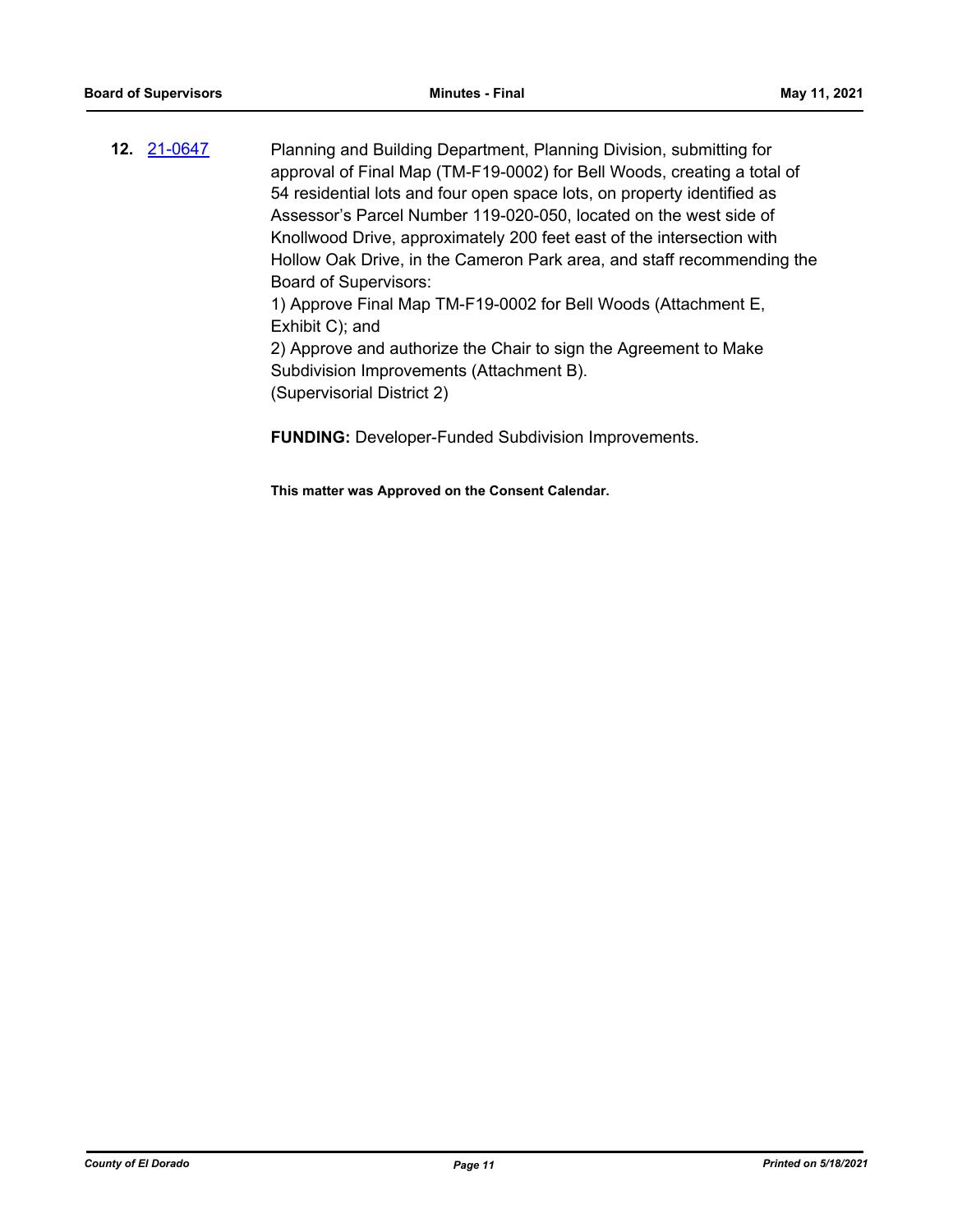#### **LAW AND JUSTICE - CONSENT ITEMS**

**13.** [21-0722](http://eldorado.legistar.com/gateway.aspx?m=l&id=/matter.aspx?key=29617) Probation Department recommending the Board: 1) Recognize Dianne Holly, Legal Secretarial Services Supervisor, on her retirement from El Dorado County after 33 years of service; and 2) Approve and authorize the Chair to sign a Proclamation recognizing Dianne's dedication to public service and to congratulate her on her retirement.

#### **FUNDING:** N/A

**This matter was Approved on the Consent Calendar.**

## **END CONSENT CALENDAR**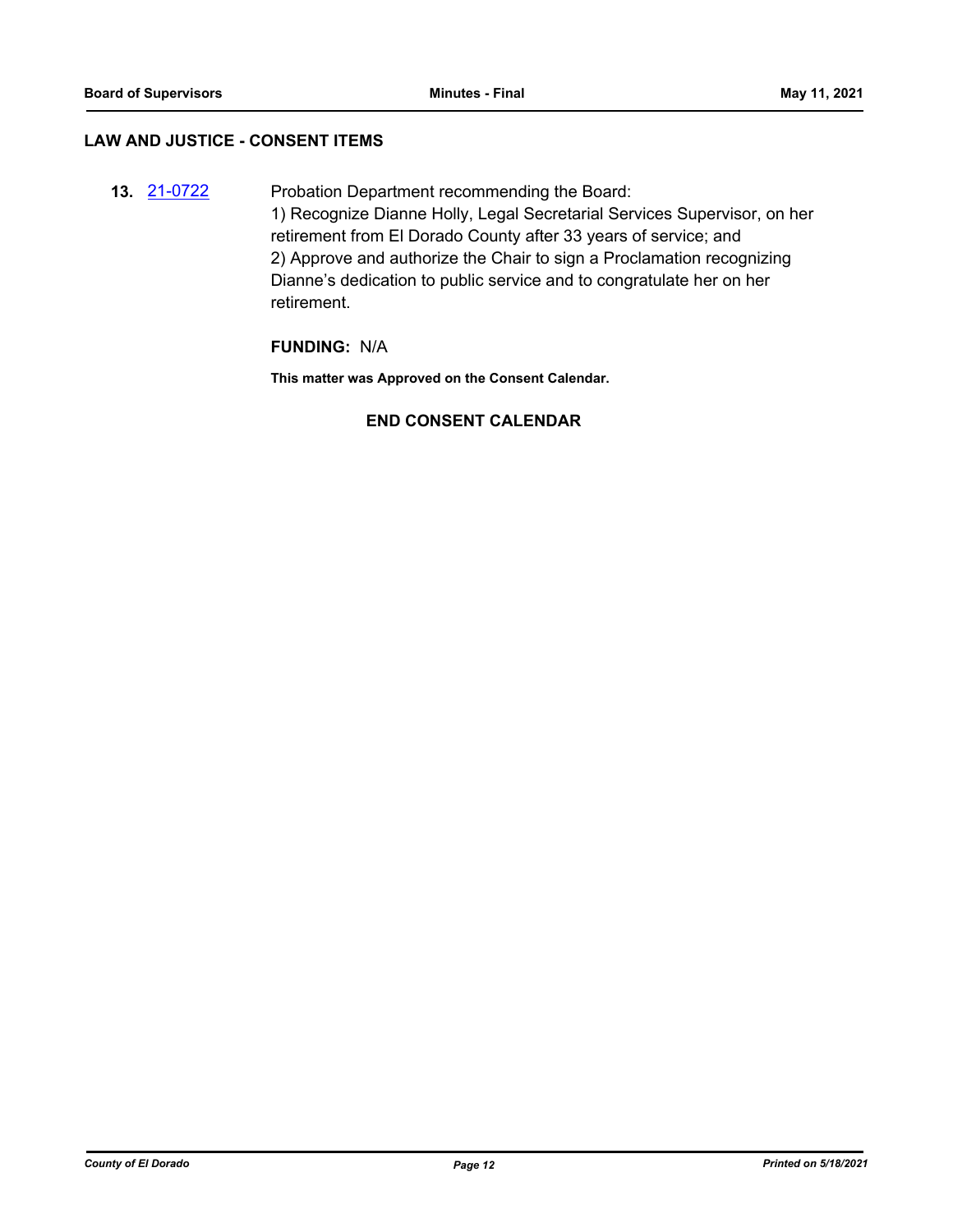#### **DEPARTMENT MATTERS (Items in this category may be called at any time)**

**14.** [21-0791](http://eldorado.legistar.com/gateway.aspx?m=l&id=/matter.aspx?key=29686) Chief Administrative Office recommending the Board appoint Joseph Carruesco to the position of Director of Human Resources, effective May 22, 2021, at Step 2 of the salary range (approximate annual salary of \$156,936).

**FUNDING**: 90% General Fund and 10% Risk Fund.

**A motion was made by Supervisor Novael, seconded by Supervisor Thomas to Approve this matter.**

- **Yes:** 5 Novasel, Hidahl, Parlin, Thomas and Turnboo
- **15.** [21-0737](http://eldorado.legistar.com/gateway.aspx?m=l&id=/matter.aspx?key=29632) Supervisor Hidahl and Supervisor Thomas recommending the Board adopt and authorize the Chair to sign a Proclamation recognizing Marshall Medical Center and National Hospital Week.

*Public Comment: R. Michelson, M. Saunders, L. Cauchon, J. Gainsbourgh, B. Veerkamp*

**Supervisor Thomas read the Proclamation.**

**A motion was made by Supervisor Hidahl, seconded by Supervisor Thomas to Approve this matter.**

- **Yes:** 5 Novasel, Hidahl, Parlin, Thomas and Turnboo
- **16.** [21-0707](http://eldorado.legistar.com/gateway.aspx?m=l&id=/matter.aspx?key=29603) Sheriff's Office recommending the Board receive and file a presentation on the benefits and challenges involved in the implementation of Body Worn Cameras.

**FUNDING:** General Fund.

*Public Comment: R. Michelson, M. Saunders, R. Miller, L. Cauchon, Michelle, R. Ross, M.Rodriguez, J. Gainsbourgh*

**A motion was made by Supervisor Thomas, seconded by Supervisor Turnboo to: 1) Receive and file the presentation; and** 

**2) Direct the Chief Administrative Officer to include funding in the Recommended Budget for a Body Worn Camera program in the Sheriff's Office, recognizing that if this program is implemented in the Sheriff's Office, it may also increase workload in other public safety departments such as the District Attorney and Public Defender.**

**Yes:** 5 - Novasel, Hidahl, Parlin, Thomas and Turnboo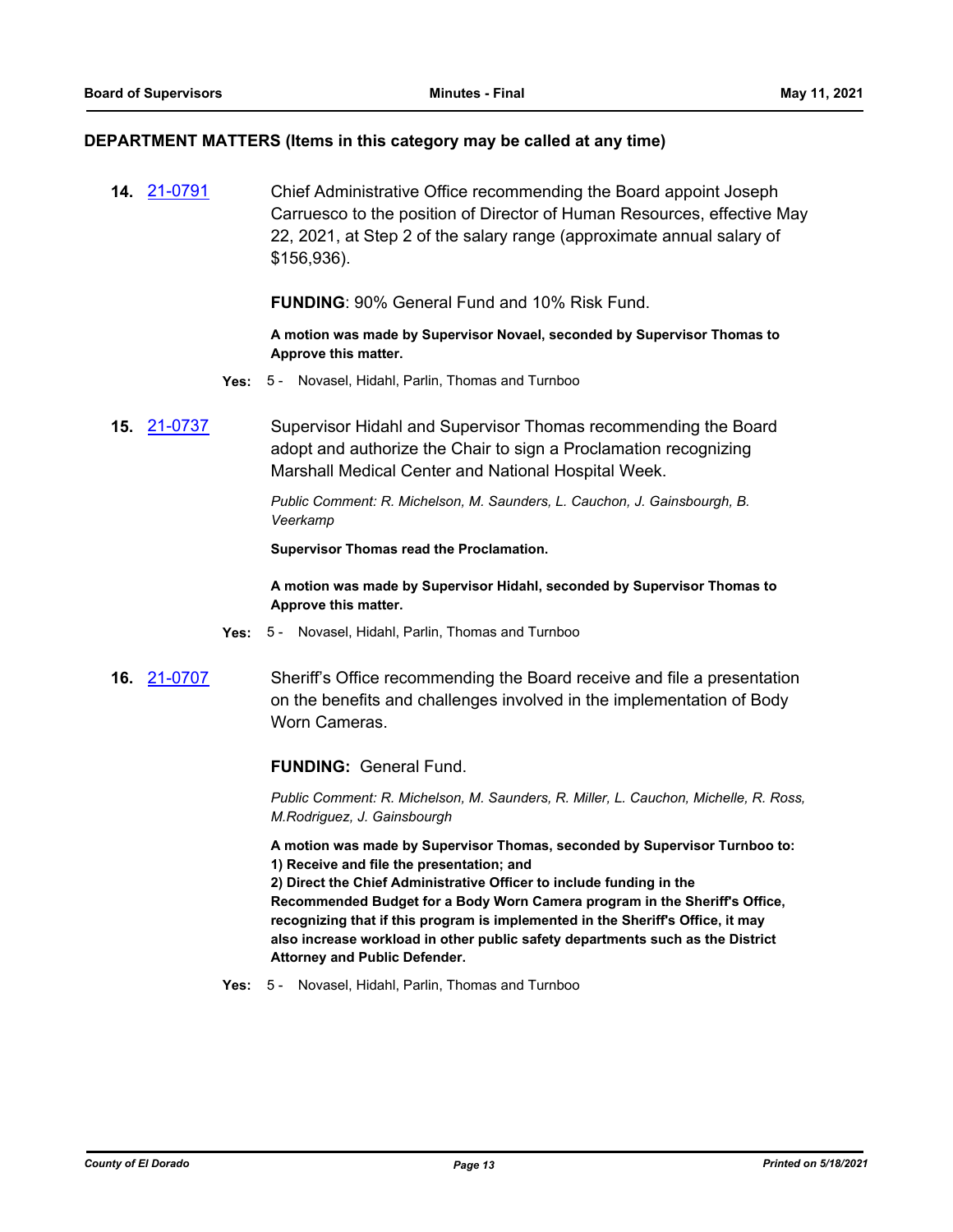#### **10:00 A.M. TIME ALLOCATION (Items will not be heard prior to time stated)**

**17. 20-0120** HEARING - Department of Transportation recommending the Board: 1) Approve the **Introduction** (First Reading) of Ordinance **5142** amending County Ordinance code section 12.28.070(B) - Reductions and appeals, to revise the timing and means of certain Traffic Impact Mitigation (TIM) Fee payments during the appeals process; and 2) Waive full reading of the Ordinance, read by title only, and continue this matter to June 8, 2021, for **Final Passage** (Second Reading). (Cont. 1/28/2020, Item 30)

#### **FUNDING:** TIF Program.

**Supervisor Hidahl opened the public hearing and upon input from staff and the public closed the hearing.**

**A motion was made by Supervisor Parlin, seconded by Supervisor Hidahl to Continue Ordinance 5142 to June 8, 2021 for Final Passage (Second Reading).**

**Yes:** 5 - Novasel, Hidahl, Parlin, Thomas and Turnboo

#### **11:00 A.M. TIME ALLOCATION (Items will not be heard prior to time stated)**

**18.** [21-0370](http://eldorado.legistar.com/gateway.aspx?m=l&id=/matter.aspx?key=29266) Chief Administrative Office, EMS and Emergency Preparedness & Response Division recommending the Board:

> 1) Adopt and authorize the Chair to sign a Proclamation recognizing May 16, 2021 through May 22, 2021 as "Emergency Medical Services Week" in the County of El Dorado; and

> 2) Receive a presentation by the El Dorado County Emergency Services Authority and the California Tahoe Emergency Services Operations Authority recognizing the contribution and dedication of certain emergency medical services nominees for outstanding contributions and dedication to their respective organizations.

**Michelle Patterson, Manager/EMS Agency Administrator read the Proclamation.**

**A motion was made by Supervisor Hidahl, seconded by Supervisor Thomas to Approve this matter.**

**Yes:** 5 - Novasel, Hidahl, Parlin, Thomas and Turnboo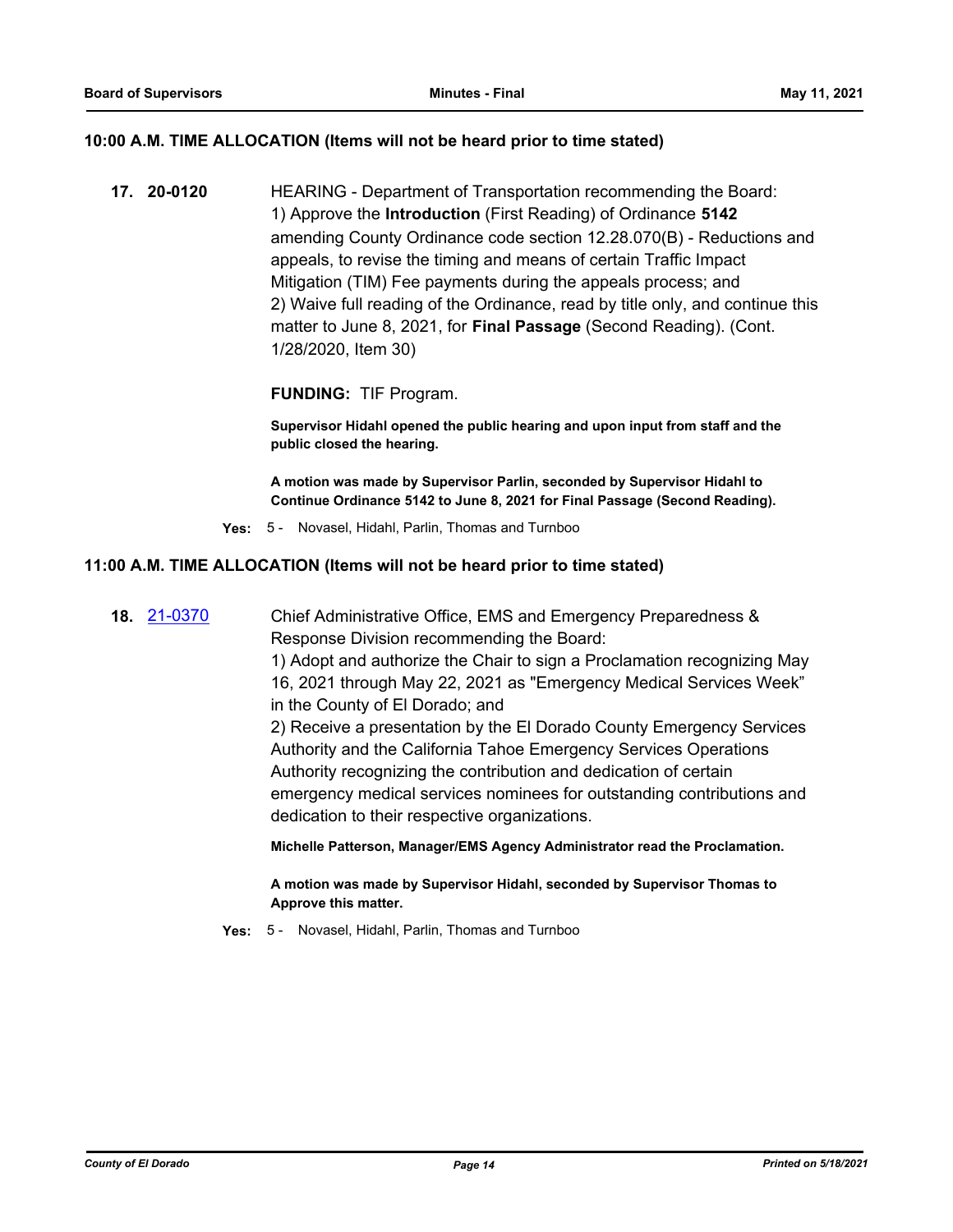### **1:00 P.M. - TIME ALLOCATION (Items will not be heard prior to the time stated)**

#### **OPEN FORUM**

*Public Comment: J. Gainsbourgh, S. Telfer, K. Greenwood, R. Michelson, M. Rodriguez, M. Owen, T. Doyle*

Open Forum is an opportunity for members of the public to address the Board of Supervisors on subject matter that is not on their meeting agenda and within their jurisdiction. Public comments during Open Forum are limited to three minutes per person. The total amount of time reserved for Open Forum is 20 Minutes.

#### **1:30 P.M. - TIME ALLOCATION (Items will not be heard prior to the time stated)**

**19.** [21-0524](http://eldorado.legistar.com/gateway.aspx?m=l&id=/matter.aspx?key=29420) Planning and Building Department, Tahoe Stormwater and Planning Division, recommending the Board receive a presentation on options to address Vacation Home Rental clusters in the Tahoe Basin and provide direction to staff. (Cont. 4/6/2021, Item 42)

#### **FUNDING:** N/A

*Public Comment: L. Gresh, N. Yanish, KS, K. Payne, Matt, S. Robertson, Tony, A. Thongsarat, J. Morris, J. Priou, T. Stuart, Tony, S. Roberson, Renee, J. McDougall, Leona, T. Dodson, N. Ladd*

**A motion was made by Supervisor Novasel, seconded by Supervisor Turnboo to direct staff to return within 90 days with Ordinance amendments to:**

- **1) Implement a 500 foot buffer around existing VHRs countywide; and**
- **2) Keep existing cap at 900 in the Tahoe Basin**

**Yes:** 5 - Novasel, Hidahl, Parlin, Thomas and Turnboo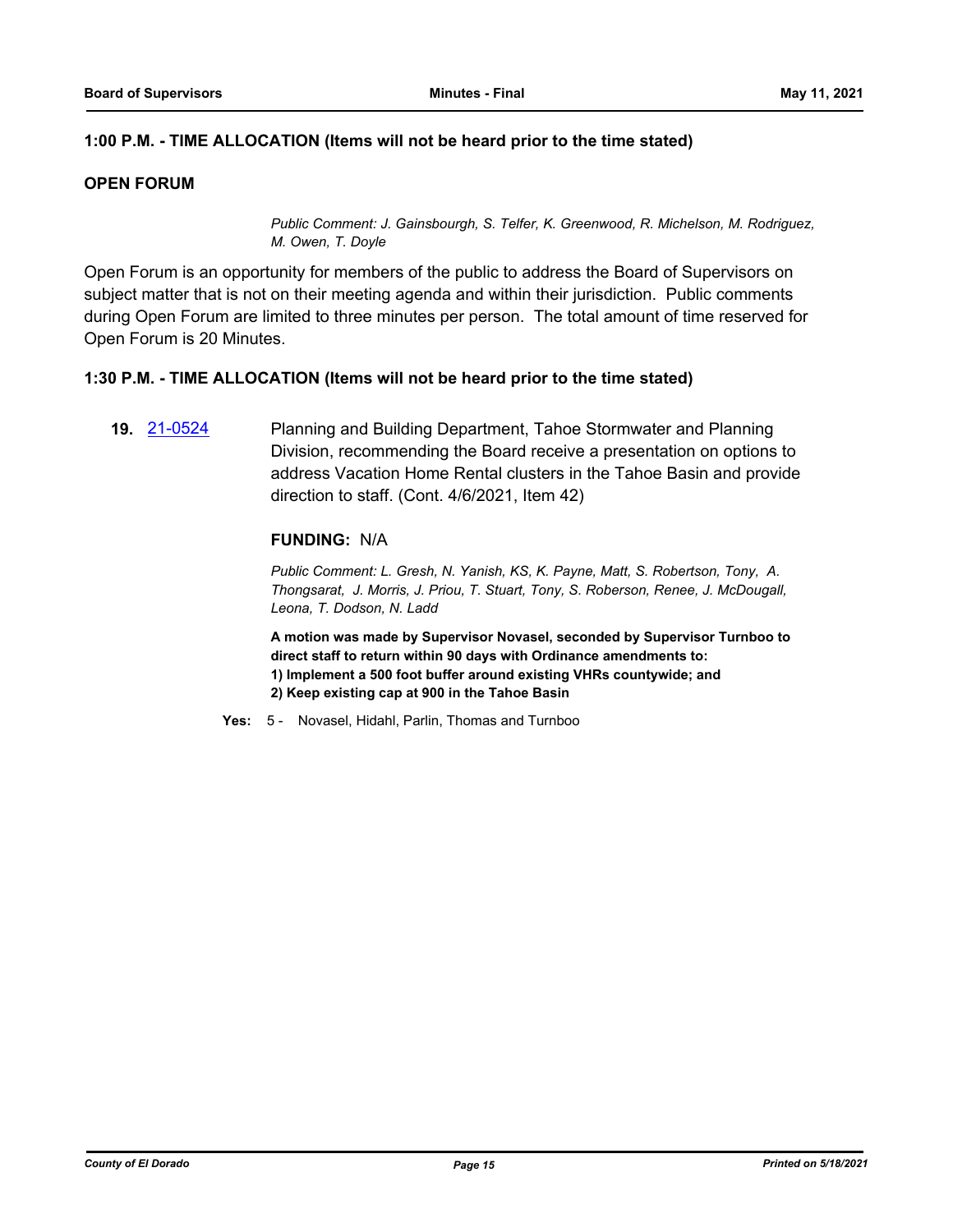#### **ITEMS TO/FROM SUPERVISORS (May be called at any time during the meeting)**

**Supervisor Parlin reported on the following: COVID-19 cooperative call. Transit/Transportation meetings. Constituent meeting. Chili Bar meeting. Marshall Medical team meeting. Agricultural Commissioner meeting. Tax Payer's Association meeting. Deputy Chief Administrative Officer and Rural County Representatives of California meeting. Thanked staff. Supervisor Novasel reported on the following: Broadband update. California Tahoe Conservancy staff meeting. Tahoe Regional Planning Agency meeting. Tahoe Transportation District discussions. First 5 meeting. Supervisor Hidahl reported on the following: Washington lobbyist meeting. El Dorado Hills Chamber State of the County meeting.**

**Folsom Southeast Connector ground breaking event. Planning & Building Department Director meeting. Transit/Transportation meetings. Sacramento Placerville Corridor meeting. Monthly Planning meeting.**

**Mobile Home Park discussion. Supervisor Turnboo reported on the following: Transit/Transportation meetings. Planning & Building Department Director meeting. PG&E meeting. Planning Commissioner meeting.**

**Parks & Recreation Commissioner meeting. Veteran Affairs Commissioner meeting. Constituent meetings. Tour of County roads.**

**Supervisor Thomas reported on the following: Department of Transportation Director meeting. Kiwanis meeting event. Harvest Traffic plan meeting. Sacramento Area Council of Governments meeting. Mobile Home Park discussion. Staff meetings. Camino Safety Project discussions.**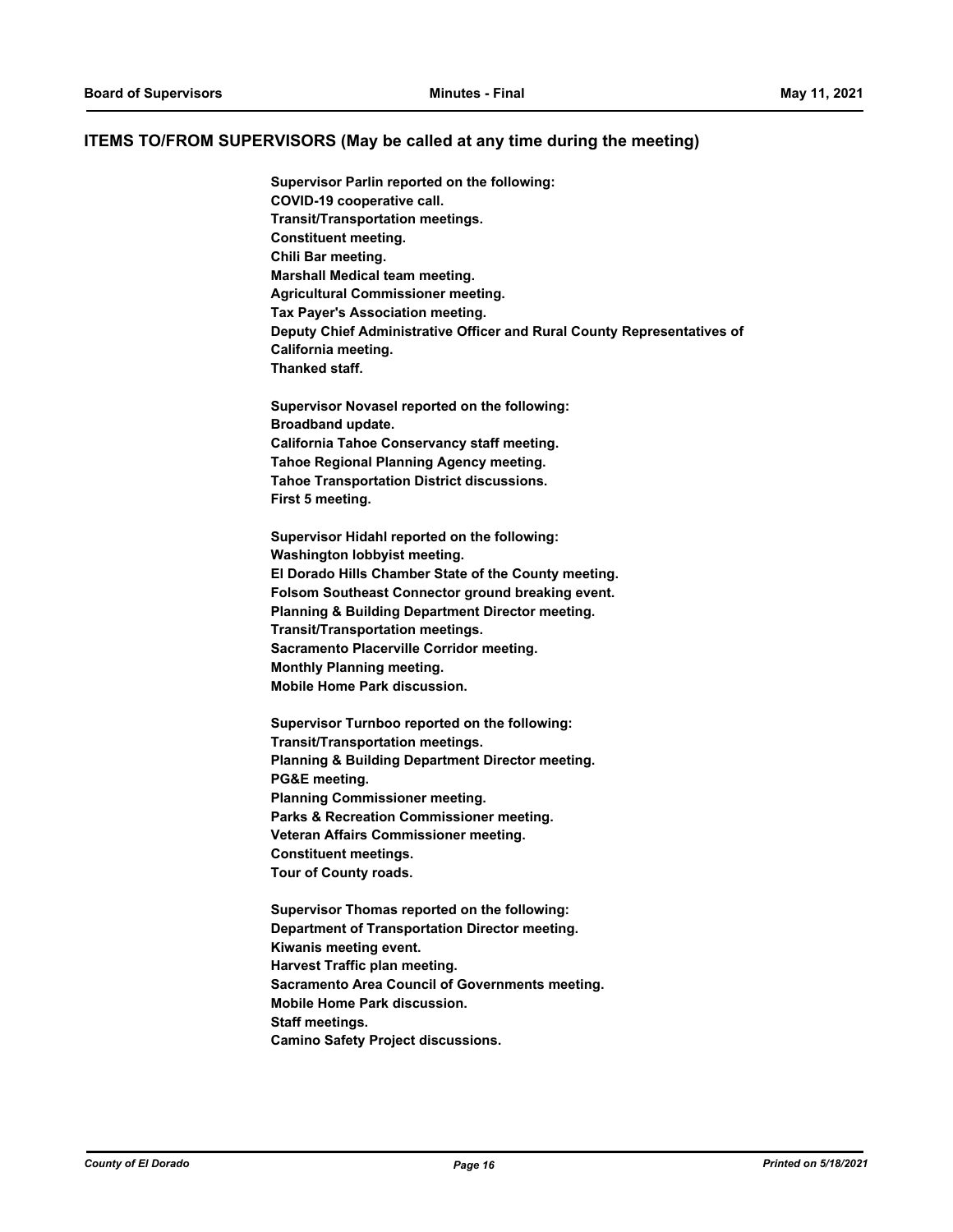## **CAO UPDATE (May be called at any time during the meeting)**

**Don Ashton, Chief Administrative Officer, reported on the following: David Church meeting. American Rescue Act. Governor's May revise. County's Redistricting website.**

## **ADJOURNED AT 4:04 P.M.**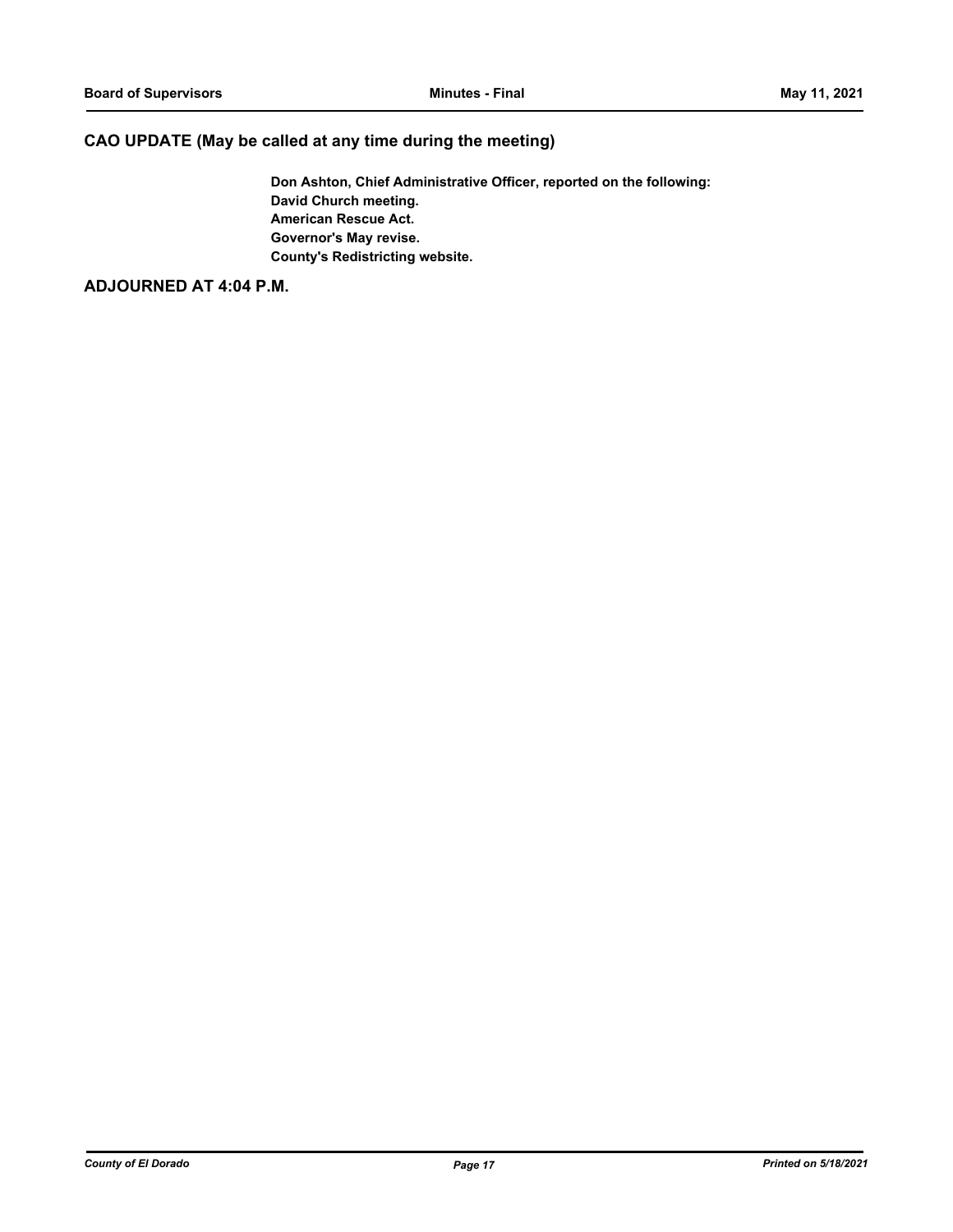## **CLOSED SESSION**

| 20. 21-0619 | <b>Pursuant to Government Code Section 54957- Public Employee</b><br>Performance Evaluation. Title: Director of Child Support Services.<br>(Est. Time: 15 Min.)                                                                                                                                                                                                                                                                                                                                                                                                |  |
|-------------|----------------------------------------------------------------------------------------------------------------------------------------------------------------------------------------------------------------------------------------------------------------------------------------------------------------------------------------------------------------------------------------------------------------------------------------------------------------------------------------------------------------------------------------------------------------|--|
|             | No Action Reported. All five Supervisors participated.                                                                                                                                                                                                                                                                                                                                                                                                                                                                                                         |  |
| 21. 21-0620 | <b>Pursuant to Government Code Section 54957- Public Employee</b><br>Performance Evaluation. Title: Public Defender. (Est. Time: 15 Min.)<br>No Action Reported. All five Supervisors participated.                                                                                                                                                                                                                                                                                                                                                            |  |
| 22. 21-0720 | <b>Pursuant to Government Code Section 54957.6 - Conference with</b><br>Labor Negotiator: County Negotiator: Director of Human Resources<br>and/or designee. Employee organizations: El Dorado County Employees'<br>Association, Local 1, representing employees in the Supervisory,<br>Professional, and General Bargaining Units; Operating Engineers Local<br>No. 3 representing employees in the Trades & Crafts Bargaining Unit; El<br>Dorado County Criminal Attorneys' Association; and El Dorado County<br>Managers' Association. (Est. Time: 30 Min.) |  |
|             | No Action Reported. All five Supervisors participated.                                                                                                                                                                                                                                                                                                                                                                                                                                                                                                         |  |
| 23. 21-0801 | <b>Conference with Legal Counsel - Significant Exposure to Litigation</b><br>pursuant to Government Code Section 54956.9(d)(2). Title: Number of                                                                                                                                                                                                                                                                                                                                                                                                               |  |

potential cases: (1). (Est. Time: 30 Min.)

**No Action Reported. All five Supervisors participated.**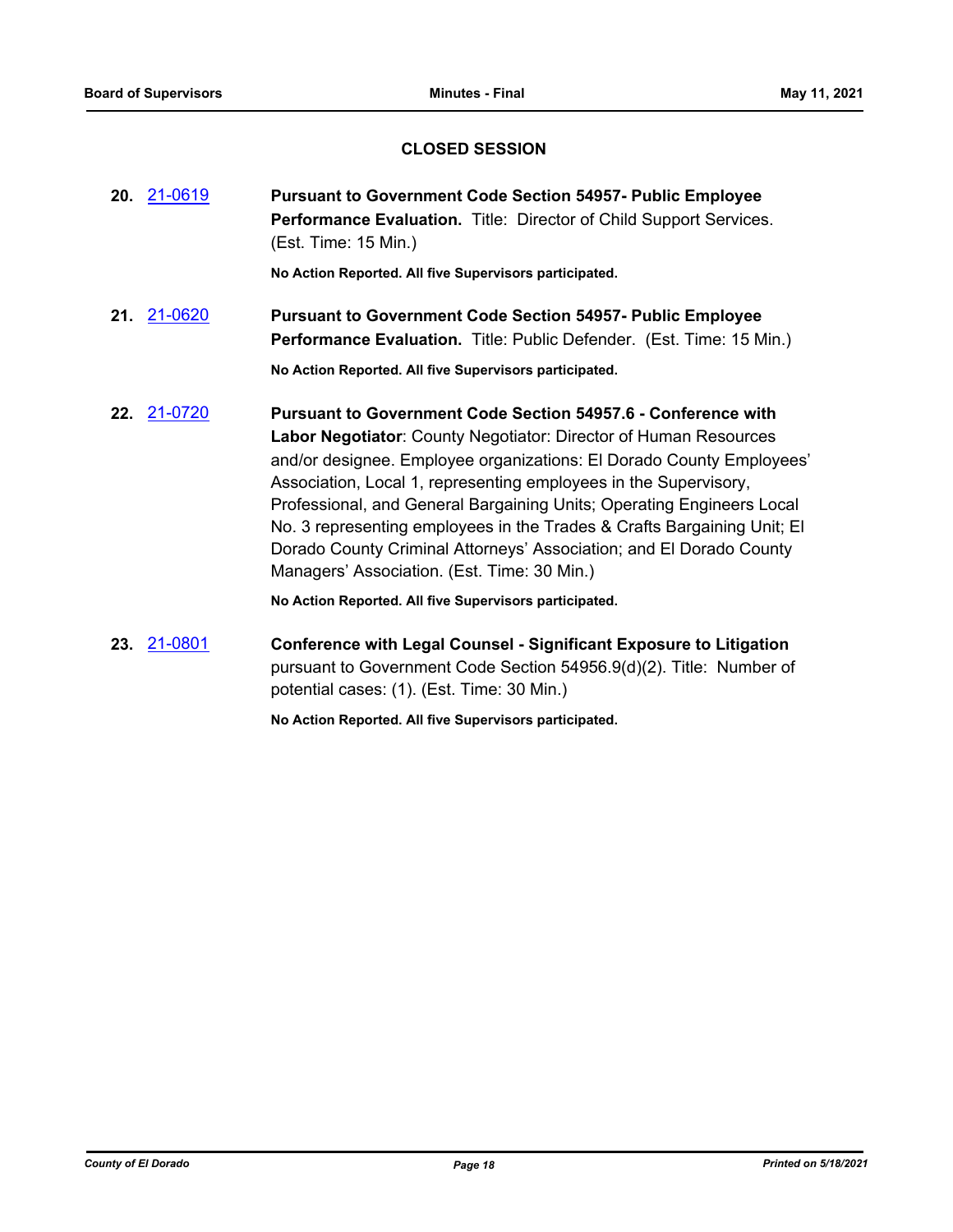On August 19, 2003, the Board adopted the following protocol: It is a requirement that all speakers, County staff and the public, when approaching the podium to make a visual presentation to the Board of Supervisors, must provide the Clerk with the appropriate number of hard copies of the presentation for Board members and the audience.